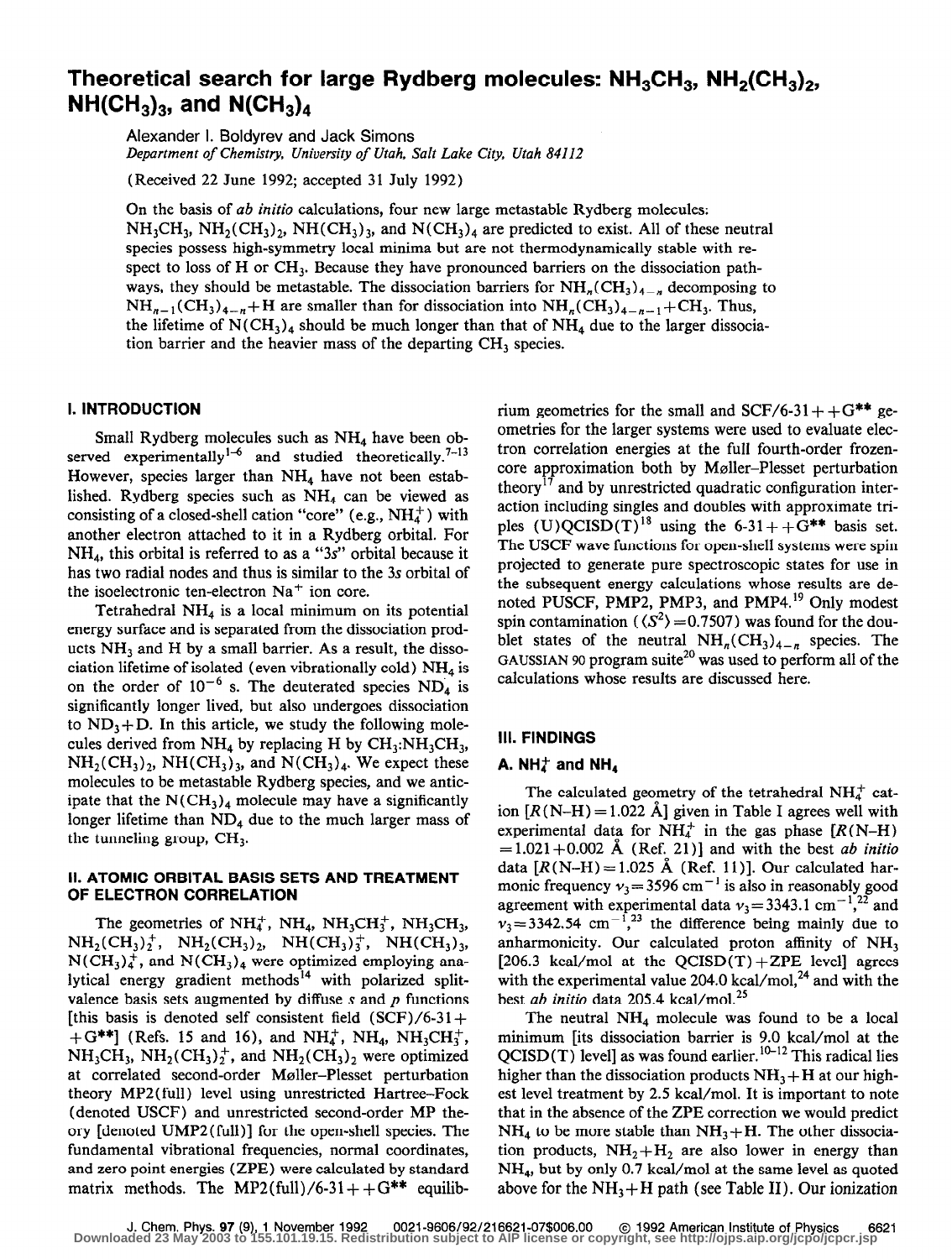$\equiv$ 

TABLE I. Calculated molecular propertes of  $NH_4^+$  and  $NH_4$ .

| $NH_4^+(T_{d_2}^{-1}A_1)$          | $NH_4(T_a, {}^2A_1)$               |
|------------------------------------|------------------------------------|
| $E_{SCF}$ = -56.546 044            | $E_{\text{USCF}} = -56.693664$     |
| $R(N-H) = 1.012 \text{ Å}$         | $R(N-H) = 1.020 \text{ Å}$         |
| $v_1(a_1) = 3574$                  | $v_1(a_1) = 3368$                  |
| $v_2(e) = 1853$                    | $v_2(e) = 1787$                    |
| $v_1(t_2) = 3716$                  | $v_1(t_2) = 3456$                  |
| $v_4(t_2) = 1611$                  | $v_4(t_2) = 1490$                  |
| $ZPE = 33.3$                       | $ZPE = 31.1$                       |
|                                    | $\langle S^2 \rangle$ = 0.751      |
| $MP2$ (full)/6-31++G**             | $MP2$ (full)/6-31++G**             |
| $E_{MP2} = -56.738665$             | $E_{UMP2} = -56.899695$            |
| $R(N-H) = 1.022 \text{ Å}$         | $R(N-H) = 1.038 \text{ Å}$         |
| $v_1(a_1) = 3438$                  | $v_1(a_1)=3115$                    |
| $v_2(e) = 1763$                    | $v_2(e) = 1648$                    |
| $v_3(t_2) = 3596$                  | $v_3(t_2) = 3193$                  |
| $v_4(t_2) = 1526$                  | $v_4(t_2) = 1371$                  |
| $ZPE = 31.9$                       | $ZPE = 28.7$                       |
| $QCISD(T)/6-31+ +G$ **             | $OCISD(T)/6-31+ +G***$             |
| $E_{\rm SCF}$ = -56.545 691        | $E_{\text{PUSCF}} = -56.692954$    |
| $E_{MP2}$ = -56.734 616            | $E_{\text{PMP2}} = -56.895861$     |
| $E_{MP3} = -56.749124$             | $E_{MP3} = -56.909651$             |
| $E_{MP4} = -56.754479$             | $E_{MP4} = -56.916466$             |
| $E_{\text{QCISD}} = -56.751831$    | $E_{\text{OCISD}} = -56.912\,732$  |
| $E_{\text{QCISD(T)}} = -56.755341$ | $E_{\text{OCISD(T)}} = -56.917542$ |

potential (IP) for  $NH_4$  is 4.6 ev (104.9 kca/mol), which is even lower than the IPs of Li  $(5.39 \text{ eV})$  and Na $(5.14 \text{ eV})$ .

Although electron correlation is very important for the accurate estimation of the dissociation energies of  $NH<sub>4</sub>$ and NH4, ZPE corrections are found to contribute more to the dissociation barriers than does electron correlation (see Table III). Because we find good agreement between our data for  $NH_4^+$  and  $NH_4$  and the available experimental and the best theoretical data, we can anticipate that our results on the larger systems studied here will have similar accuracy.

## **B.**  $NH_3CH_3$

The  $NH<sub>3</sub>CH<sub>3</sub><sup>+</sup>$  cation was found to have its global minimum at a staggered  $C_{3v}({}^1A_1)$  structure detailed in Table IV. The calculated proton affinity (Table II) of  $NH<sub>2</sub>CH<sub>3</sub>$  is 216.7 kcal/mol which is 2.6 kcal/mol higher than that given in Ref. 24. As expected, the proton affinity increases when one  $CH_3$  group replaces H in NH<sub>3</sub>. Our calculated  $CH_3^+$  affinity of ammonia is 103.0 kcal/mol at the same level of theory (see Table II).

The neutral  $NH<sub>3</sub>CH<sub>3</sub>$  molecule is a local minimum (i.e., has no imaginary vibrational frequencies) also at a staggered  $C_{3v}({}^2A_1)$  structure. The corresponding eclipsed  $C_{3v}({}^2A_1)$  structure is a saddle point for internal rotation (with a barrier of 2.1 kcal/mol) . The optimized geometries for neutral CH<sub>3</sub>NH<sub>3</sub> and the CH<sub>3</sub>NH<sub>3</sub><sup>+</sup> cation are very similar which is much like the situation for  $NH_4$  and  $NH_4^+$ (see Tables I and IV), and correlation corrections to the

TABLE II. Calculated dissociation energies (kcal/mol) at MP2(full)/6-31++ $G^{**}$  level.

| Reaction                                                                                                              | PUSCF/6<br>$-31 + +$<br>$G^{**}$ | <b>PMP2/6-</b><br>$31 + +G$ ** | PMP3/6-<br>$31 + + G^{**}$ | PMP4/6-<br>$31 + +G^{**}$ | PMP4/6-<br>$31 + +G^{**}$<br>$+ZPE$ | <b>QCISD</b><br>$(T)/6$ -<br>$31 + +G$ ** | QCISD(T)/6<br>$-31 + +G$ **<br>$+ZPE$ | EXPT.    |
|-----------------------------------------------------------------------------------------------------------------------|----------------------------------|--------------------------------|----------------------------|---------------------------|-------------------------------------|-------------------------------------------|---------------------------------------|----------|
| 1. $NH_4 \rightarrow NH_3 + H$                                                                                        | $-5.0$                           | $+2.1$                         | $+3.3$                     | $+3.7$                    | $-2.8$                              | $+4.0$                                    | $-2.5$                                |          |
| 2. $NH_4 \rightarrow NH_2 + H_2$                                                                                      | $-7.7$                           | $+12.6$                        | $+8.6$                     | $+9.0$                    | $-0.8$                              | $+9.1$                                    | $-0.7$                                |          |
| 3. NH <sub>4</sub> $\rightarrow$ NH <sub>4</sub> <sup>+</sup>                                                         | $+92.6$                          | $+101.2$                       | $+100.8$                   | $+101.7$                  | $+104.9$                            | $+101.7$                                  | $+104.9$                              |          |
| 4. $NH4+ \rightarrow NH3 + H+$                                                                                        | $+216.4$                         | $+214.7$                       | $+216.4$                   | $+215.8$                  | $+206.1$                            | $+216.0$                                  | $+206.3$                              | $+204.0$ |
| 5. NH <sub>3</sub> CH <sub>3</sub> $\rightarrow$ NH <sub>3</sub> +CH <sub>3</sub>                                     | $-32.5$                          | $-17.1$                        | $-19.3$                    | $-17.8$                   | $-24.6$                             |                                           |                                       |          |
| 6. NH <sub>3</sub> CH <sub>3</sub> $\rightarrow$ NH <sub>2</sub> CH <sub>3</sub> $+$ H                                | $-4.6$                           | $+2.5$                         | $+3.7$                     | $+4.2$                    | $-3.8$                              |                                           |                                       |          |
| 7. NH <sub>3</sub> CH <sub>3</sub> $\rightarrow$ NH <sub>2</sub> $\rightarrow$ CH <sub>4</sub>                        | $-34.3$                          | $-12.9$                        | $-17.8$                    | $-16.1$                   | $-23.0$                             |                                           |                                       |          |
| 8. NH <sub>3</sub> CH <sub>3</sub> $\rightarrow$ NHCH <sub>3</sub> $+$ H <sub>2</sub>                                 | $-12.3$                          | $+6.2$                         | $+2.3$                     | $+2.6$                    | $-7.4$                              |                                           |                                       |          |
| 9. NH <sub>3</sub> CH <sub>3</sub> $\rightarrow$ NH <sub>3</sub> CH <sub>3</sub> <sup>+</sup>                         | $+81.3$                          | $+91.1$                        | $+90.4$                    | $+91.6$                   | $+93.2$                             |                                           |                                       |          |
| 10. NH <sub>3</sub> CH <sub>7</sub> <sup>+</sup> $\rightarrow$ NH <sub>3</sub> CH <sub>3</sub> + H <sup>+</sup>       | $+227.8$                         | $+225.2$                       | $+227.1$                   | $+226.3$                  | $+216.7$                            |                                           |                                       | $+214.1$ |
| 11. NH <sub>3</sub> CH <sub>3</sub> <sup>+</sup> $\rightarrow$ NH <sub>3</sub> +CH <sub>3</sub> <sup>+</sup>          | $+94.9$                          | $+111.7$                       | $+109.6$                   | $+110.2$                  | $+103.0$                            |                                           |                                       |          |
| 12. NH <sub>2</sub> (CH <sub>3</sub> ) <sub>2</sub> $\rightarrow$ NH <sub>2</sub> CH <sub>3</sub> $+$ CH <sub>3</sub> | $-31.8$                          | $-14.9$                        | $-17.5$                    | $-15.7$                   | $-22.6$                             |                                           |                                       |          |
| 13. NH <sub>2</sub> (CH <sub>3</sub> ) <sub>2</sub> $\rightarrow$ NH(CH <sub>3</sub> ) <sub>2</sub> $+$ H             | $-5.7$                           | $+1.0$                         | $+2.3$                     | $+2.8$                    | $-5.6$                              |                                           |                                       |          |
| 14. NH <sub>2</sub> (CH <sub>3</sub> ) <sub>2</sub> $\rightarrow$ N(CH <sub>3</sub> ) <sub>2</sub> $+$ H <sub>2</sub> | $-16.3$                          | $-0.9$                         | $-4.8$                     | $-4.4$                    | $-15.5$                             |                                           |                                       |          |
| 15. NH <sub>2</sub> (CH <sub>3</sub> ), $\rightarrow$ NHCH <sub>3</sub> + CH <sub>4</sub>                             | $-40.2$                          | $-17.5$                        | $-22.8$                    | $-20.9$                   | $-26.6$                             |                                           |                                       |          |
| 16. NH <sub>2</sub> (CH <sub>3</sub> ) <sub>2</sub> $\rightarrow$ NH <sub>2</sub> (CH <sub>3</sub> ) <sup>+</sup>     | $+72.2$                          | $+82.1$                        | $+81.2$                    | $+82.6$                   | $+84.0$                             |                                           |                                       |          |
| 16. NH <sub>2</sub> (CH <sub>3</sub> ) <sup>+</sup> $\rightarrow$ NH(CH <sub>3</sub> ) <sub>2</sub> +H <sup>+</sup>   | $+235.9$                         | $+232.7$                       | $+234.9$                   | $+233.9$                  | $+224.0$                            |                                           |                                       | $+220.6$ |
| 17. NH <sub>2</sub> $(CH_3)^+$ $\rightarrow$ NH <sub>2</sub> $CH_3$ + CH <sub>3</sub> <sup>+</sup>                    | $+105.0$                         | $+123.0$                       | $+120.6$                   | $+121.3$                  | $+110.0$                            |                                           |                                       |          |
| 18. NH(CH <sub>3</sub> ) <sub>3</sub> $\rightarrow$ NH(CH <sub>3</sub> ) <sub>2</sub> +CH <sub>3</sub>                | $-32.9$                          |                                |                            |                           | $(-39.7)^{a}$                       |                                           |                                       |          |
| 19. NH(CH <sub>3</sub> ) <sub>3</sub> $\rightarrow$ N(CH <sub>3</sub> ) <sub>3</sub> +H                               | $-9.0$                           |                                |                            |                           | $(-17.5)^{a}$                       |                                           |                                       |          |
| 20. NH $(CH_3)$ <sub>3</sub> $\rightarrow$ N(CH <sub>3</sub> ) <sub>2</sub> + CH <sub>4</sub>                         | $-44.4$                          |                                |                            |                           | $(-50.7)^{a}$                       |                                           |                                       |          |
| 21. NH $(CH_3)$ <sub>3</sub> $\rightarrow$ NH $(CH_3)$ <sup>+</sup> <sub>3</sub>                                      | $+64.3$                          |                                |                            |                           | $(+65.7)^*$                         |                                           |                                       |          |
| 22. NH(CH <sub>3</sub> ) <sup>+</sup> $\rightarrow$ N(CH <sub>3</sub> ) <sub>3</sub> +H <sup>+</sup>                  | $+240.4$                         |                                |                            |                           | $(+230.5)^{a}$                      |                                           |                                       | $+225.1$ |
| 23. NH(CH <sub>3</sub> ) <sup>+</sup> $\rightarrow$ NH(CH <sub>3</sub> ) <sub>2</sub> +CH <sup>+</sup>                | $+111.5$                         |                                |                            |                           | $(+104.5)^{a}$                      |                                           |                                       |          |
| 24. $N(CH_3)_4 \rightarrow N(CH_3)_3 + CH_3$                                                                          | $-41.2$                          |                                |                            |                           | $(-48.8)^{a}$                       |                                           |                                       |          |
| 25. N(CH <sub>3</sub> ) <sup>+</sup> $\rightarrow$ N(CH <sub>3</sub> ) <sub>3</sub> +CH <sup>+</sup>                  | $+114.0$                         |                                |                            |                           | $(+100.6)^{4}$                      |                                           |                                       |          |
| 25. N(CH <sub>3</sub> ) <sub>4</sub> $\rightarrow$ N(CH <sub>3</sub> ) <sup>+</sup>                                   | $+53.5$                          |                                |                            |                           | $(+54.0)^{a}$                       |                                           |                                       |          |

 $*SCF/6-31 + + G** + ZPE$  level.

#### J. Chem. Phys., Vol. 97, No. 9, 1 November 1992

**Downloaded 23 May 2003 to 155.101.19.15. Redistribution subject to AIP license or copyright, see http://ojps.aip.org/jcpo/jcpcr.jsp**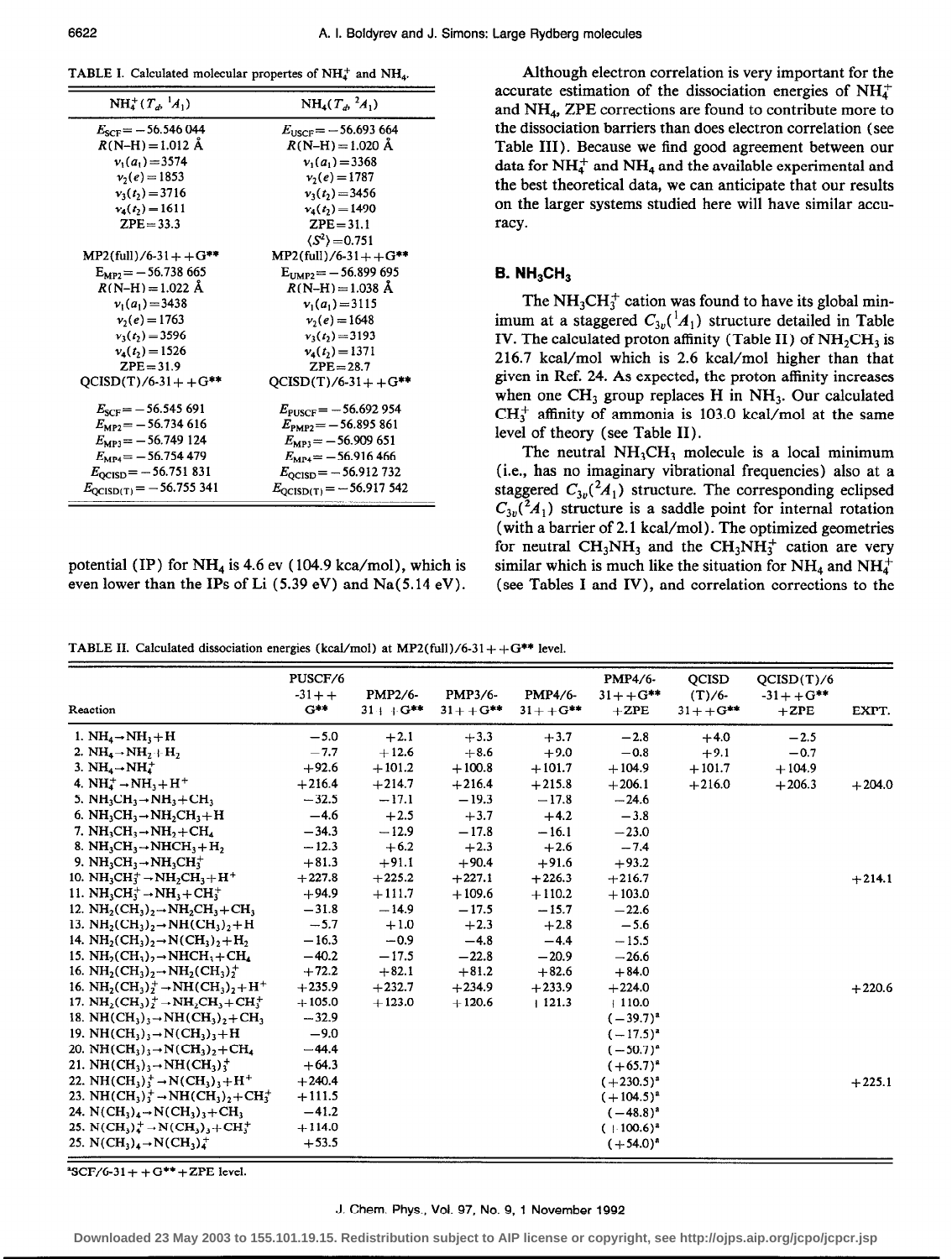| TABLE III. Calculated dissociation barriers (kcal/mol). |  |  |  |  |  |
|---------------------------------------------------------|--|--|--|--|--|
|---------------------------------------------------------|--|--|--|--|--|

| Reaction                                                                                                          | USCF/6-<br>$31 + +G^{**}$ | $PMP2/6-$<br>$31 + +G^{**}$ | <b>PMP3/6-</b><br>$31 + + G^{**}$ | <b>PMP4/6-</b><br>$31 + +G^{**}$ | <b>PMP4/6-</b><br>$31 + + G^{**} +$<br><b>ZPE</b> | <b>OCISD</b><br>$(T)/6$ -<br>$31 + +G^{**}$ | OCISD(T)/6<br>$31 + + G^{**} + ZPE$ |
|-------------------------------------------------------------------------------------------------------------------|---------------------------|-----------------------------|-----------------------------------|----------------------------------|---------------------------------------------------|---------------------------------------------|-------------------------------------|
| 1. $NH_4 \rightarrow NH_3 + H$                                                                                    | 16.0                      | 14.2                        | 15.1                              | 14.6                             | 9.4                                               | 14.2                                        | 9.0                                 |
| 2. $NH_3CH_3 \rightarrow NH_3 + CH_3$                                                                             | 20.4                      | 14.5                        | 15.6                              | 13.4                             | 10.3                                              |                                             |                                     |
| 3. $NH_3CH_3 \rightarrow NH_2CH_3 + H$                                                                            | 14.3                      | 12.1                        | 13.1                              | 12.6                             | 6.8                                               |                                             |                                     |
| 4. NH <sub>2</sub> (CH <sub>3</sub> ) <sub>2</sub> $\rightarrow$ NH <sub>2</sub> CH <sub>3</sub> +CH <sub>3</sub> | 22.5                      | 16.8                        | 18.0                              | 17.1                             | 13.5                                              |                                             |                                     |
| 5. $NH_2(CH_3)_2 \rightarrow NH(CH_3)_2 + H$                                                                      | 11.5                      | 8.6                         | 9.6                               | 9.2                              | 3.2                                               |                                             |                                     |
| 6. NH $(CH_3)$ , $\rightarrow$ N $(CH_3)$ , $\rightarrow$ H                                                       | 7.3                       |                             |                                   |                                  |                                                   |                                             |                                     |

geometries are not very large  $[\Delta R(C-N) = 0.01 \text{ Å}, \Delta R(N-$ H) = 0.02 Å,  $\Delta R$ (C-H) = 0.01 Å,  $\Delta$  < CNH = 4°,  $\Delta$  < NCH  $=0.5$ °.

For the neutral  $NH<sub>3</sub>CH<sub>3</sub>$  molecule, four dissociation pathways are possible: (i)  $NH_3 + CH_3(D_0^0 = -24.6 \text{ kcal/}$ mol); (ii)  $\text{NH}_2\text{CH}_3 + \text{H}(D_o^0 = -3.8 \text{ kcal/mol})$ ; (iii) NHCH<sub>3</sub> ( $^{2}A'$ ) + H<sub>2</sub>(D<sub>0</sub><sup>0</sup> = -7.4 kcal/mol); and (iv) NH<sub>2</sub>  $( {}^{2}A_{1} )$  + CH<sub>4</sub> ( $D_{o}^{0}$  = -23.0 kcal/mol), with all of these data referring to the PMP4SDTQ+ZPE level. It follows that the neutral  $CH<sub>3</sub>NH<sub>3</sub>$  molecule is unstable with respect to loss of H,  $H_2$ , CH<sub>3</sub>, or CH<sub>4</sub>. We have located dissociation barriers on the  $CH_3NH_3 \rightarrow CH_3NH_2 + H$  and the  $CH_3NH_3 \rightarrow CH_3+NH_3$  pathways (see Table III). However, the lifetime of  $CH_3NH_3$  will be determined by its dissociation into  $NH<sub>2</sub>CH<sub>3</sub> + H$  because this dissociation barrier is lower and the tunneling mass of H is smaller. Because the barrier for loss of H is less than in  $NH_4$ , the

lifetime of the  $NH<sub>3</sub>CH<sub>3</sub>$  radical should be even shorter than that of  $NH<sub>4</sub>$  (10<sup>-6</sup> s).

Finally, our calculated ionization potential for  $NH<sub>3</sub>CH<sub>3</sub>$  is 3.9 eV (93.2 kcal/mol) which is lower than the IP of NH4 and lower than the IPs of all alkali metal atoms (the lowest IP among these atoms is for  $CsIP = 3.89$  eV).

## C.  $NH<sub>2</sub>(CH<sub>3</sub>)<sub>2</sub>$

The  $NH_2(CH_3)_2^+$  cation has its minimum energy structure at a staggered  $C_{2v}({}^{1}A_{1})$  geometry (see Table V). The calculated proton affinity (see Table II) of  $NH(CH_3)_2$ is 224.0 kcal/mol (at the MP4SDTQ + ZPE level) which is within 3 kcal/mol with the recommended experimental value of 220.6 kcal/mol.<sup>24</sup> The second CH<sub>3</sub> group in  $NH(CH<sub>3</sub>)<sub>2</sub>$  thus increases the proton affinity (compared to  $NH<sub>2</sub>CH<sub>3</sub>$ ) which is in agreement with experimental obser-

TABLE IV. Calculated molecular properties of NH,CH: and NH,CH,.

| $C_{11}$ , $A_1$<br>$E_{SCF}$ = -95.58986 |                             |                               |                               |
|-------------------------------------------|-----------------------------|-------------------------------|-------------------------------|
|                                           | $C_{3v}$ <sup>1</sup> $A_1$ | $C_{3\nu}$ $^{2}A_{1}$        | $C_{3m}^{2}$ $^{2}A_{1}$      |
|                                           | $E_{MP2}$ = -95.927 63      | $E_{SCF} = -95.71949$         | $E_{\text{MP2}} = -96.07263$  |
| $R(N-C) = 1.506$ Å                        | $R(N-C) = 1.506$ Å          | $R(N-C) = 1.490 \text{ Å}$    | $R(N-C) = 1.498 \text{ Å}$    |
| $R(N-H) = 1.010 \text{ Å}$                | $R(N-H) = 1.022 \text{ Å}$  | $R(N-H) = 1.020 \text{ Å}$    | $R(N-H) = 1.040 \text{ Å}$    |
| $R(C-H) = 1.079 \text{ Å}$                | $R(C-H) = 1.083$ Å          | $R(C-H) = 1.079 \text{ Å}$    | $R$ (C-H) = 1.084 Å           |
| $\angle$ HNC = 111.5                      | $\angle$ HNC = 111.5        | $\angle$ HNC = 112.1          | $\angle$ HNC=111.7            |
| $\angle$ HCN = 108.2                      | $\angle$ HCN = 108.2        | $\angle$ HCN=108.4            | $\angle$ HNC = 108.1          |
| $\angle$ HNH = 107.4                      | $\angle$ HNH = 107.4        | $\angle$ HNH = 106.7          | $\angle$ HNH = 107.1          |
| $\angle HCH = 110.7$                      | $\angle$ HCH = 110.8        | $\angle$ HCH = 110.5          | $\angle HCH = 110.8$          |
|                                           | ۹,                          | $\langle S^2 \rangle$ = 0.751 |                               |
| $v_1(a_1) = 3627$                         |                             | $v_1(a_1) = 3409$             | $v_1(a_1) = 3167$             |
| $v_2(a_1) = 3249$                         |                             | $v_2(a_1) = 3242$             | $v_2(a_1)=3108$               |
| $v_3(a_1)=1669$                           |                             | $v_1(a_1)=1582$               | $v_3(a_1)=1461$               |
| $v_4(a_1)=1588$                           |                             | $v_4(a_1)=1561$               | $v_4(a_1)=1429$               |
| $v_5(a_1) = 988$                          |                             | $v_2(a_1) = 1028$             | $v_5(a_1)=987$                |
| $v_6(a_2) = 303$                          |                             | $v_6(a_2) = 299$              | $v_6(a_2) = 306$              |
| $v_2(e) = 3727$                           |                             | $v_7(e) = 3414$               | $v_7(e) = 3289$               |
| $v_s(e) = 3362$                           |                             | $v_8(e) = 3344$               | $v_8(e) = 3093$               |
| $v_0(e) = 1803$                           |                             | $v_9(e) = 1702$               | $v_9(e) = 1559$               |
| $v_{10}(e) = 1617$                        |                             | $v_{10}(e) = 1618$            | $v_{10}(e) = 1538$            |
| $v_{11}(e) = 1383$                        |                             | $v_{11}(e) = 1370$            | $v_{11}(e) = 1278$            |
| $v_{12}(e) = 976$                         |                             | $v_{12}(e) = 966$             | $v_{12}(e) = 906$             |
| $ZPE = 53.1$                              |                             | $ZPE = 51.4$                  | $ZPE=48.3$                    |
|                                           | MP4SDTO/                    |                               | MP4SDTO/                      |
|                                           | $6 - 31 + + G^{**}$         |                               | $6-31+ + G$ **                |
|                                           | $E_{MP2} = -95.91836$       |                               | $E_{\text{PMP2}} = -96.06355$ |
|                                           | $E_{MP3} = -95.94452$       |                               | $E_{PMP3} = -96.08856$        |
|                                           | $E_{MP4} = -95.95596$       |                               | $E_{PMP4} = -96.10192$        |

#### J. Chem. Phys., Vol. 97, No. 9, 1 November 1992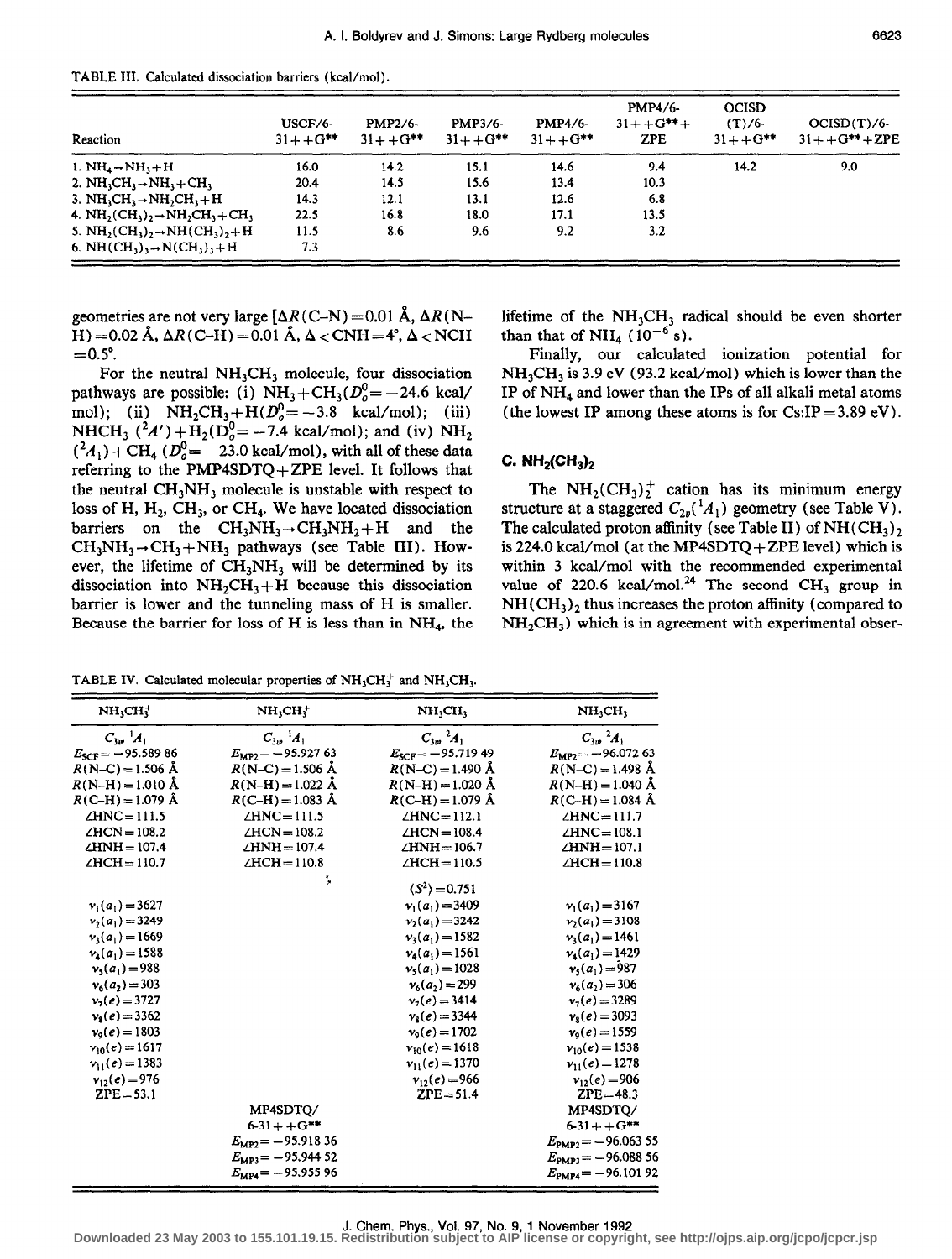TABLE V. Calculated molecular properties of  $NH<sub>2</sub>(CH<sub>3</sub>)<sup>+</sup>$  and  $NH<sub>2</sub>(CH<sub>3</sub>)<sup>+</sup>$ .

| $NH_2(CH_3)^+$                     | $NH_2(CH_3)_2^+$              | $NH2(CH3)2$                   | $NH2(CH3)2$                     |
|------------------------------------|-------------------------------|-------------------------------|---------------------------------|
| $SCF/6-31++G***$                   | $MP2$ (full)/6-31++G**        | $SCF/6-31++G***$              | $MP2$ (full)/6-31++G**          |
| $C_{2v}$ <sup>1</sup> $A_1$        | $C_{2v}$ <sup>1</sup> $A_1$   | $C_{2v}$ $^{2}A_{1}$          | $C_{2\sigma}$ $^{2}A_{2}$       |
| $E_{\text{SCF}} = -134.63077$      | $E_{\rm MP2}$ = -135.11792    | $E_{SCF}$ = -134.745 84       | $E_{\rm MP2}$ = -135.248 55     |
| $R(C-N) = 1.497 \text{ Å}$         | $R(C-N) = 1.500 \text{ Å}$    | $R(C-N) = 1.483$ Å            | $R(C-N) = 1.489 \text{ Å}$      |
| $R(N-H) = 1.009 \text{ Å}$         | $R(N-H) = 1.023 \text{ Å}$    | $R(N-H) = 1.022 \text{ Å}$    | $R(N-H) = 1.047 \text{ Å}$      |
| $R(C-H') = 1.080 \text{ Å}$        | $R(C-H') = 1.084 \text{ Å}$   | $R(C-H') = 1.081$ Å           | $R(C-H') = 1.087$ Å             |
| $R$ (C-H") = 1.079 Å               | $R$ (C-H") = 1.084 Å          | $R$ (C-H") = 1.080 Å          | $R(C-H'') = 1.085$ Å            |
| $\angle$ HNH = 105.7               | $\angle HNH = 109.2$          | $\angle$ HNH = 103.5          | $\angle$ HNH = 104.6            |
| $\angle$ CNC=114.3                 | $\angle$ CNC=113.8            | $\angle$ CNC = 115.0          | $\angle$ CNC=114.8              |
| $\angle$ NCH' = 108.7              | $\angle$ NCH' = 108.2         | $\angle$ NCH' = 108.1         | $\angle$ NCH' = 107.7           |
| $\angle$ NCH" = 108.5              | $\angle$ NCH" = 108.8         | $\angle$ NCH" = 108.8         | $\angle$ NCH" = 108.5           |
| $\angle H'CH'' = 110.4$            | $\angle H'CH'' = 110.6$       | $\angle H'CH'' = 110.2$       | $\angle H'CH'' = 110.5$         |
| ∠H"CH" = 110.4                     | $\angle H''CH'' = 110.5$      | $\angle H''CH'' = 110.7$      | $\angle H''CH'' = 111.1$        |
|                                    |                               | $\langle S^2 \rangle$ = 0.751 |                                 |
| $v_1(a_1) = 3668$                  |                               | $v_1(a_1) = 3382$             |                                 |
| $v_2(a_1) = 3349$                  |                               | $v_2(a_1) = 3322$             |                                 |
| $v_3(a_1)=3242$                    |                               | $v_3(a_1) = 3228$             |                                 |
| $v_4(a_1)=1802$                    |                               | $v_4(a_1)=1675$               |                                 |
| $v_5(a_1) = 1625$                  |                               | $v_5(a_1)=1617$               |                                 |
| $v_6(a_1) = 1607$                  |                               | $v_6(a_1) = 1585$             |                                 |
| $v_7(a_1)=1354$                    |                               | $v_7(a_1) = 1354$             |                                 |
| $v_8(a_1) = 907$                   |                               | $v_8(a_1)=926$                |                                 |
| $v_9(a_1) = 406$                   |                               | $v9(a1) = 405$                |                                 |
| $v_{10}(a_2) = 3350$               |                               | $v_{10}(a_2) = 3330$          |                                 |
| $v_{11}(a_2)=1613$                 |                               | $v_{11}(a_2)=1608$            |                                 |
| $v_{12}(a_2)=1502$                 |                               | $v_{12}(a_2)=1515$            |                                 |
| $v_{13}(a_2)=1108$                 |                               | $v_{13}(a_2)=1111$            |                                 |
| $v_{14}(a_2) = 205$                |                               | $v_{14}(a_2) = 205$           |                                 |
| $v_{15}(b_1)=3728$                 |                               | $v_{15}(b_1)=3333$            |                                 |
| $v_{16}(b_1)=3352$                 |                               | $v_{16}(b_1)=3237$            |                                 |
| $v_{17}(b_1)=1628$                 |                               | $v_{17}(b_1)=1621$            |                                 |
| $v_{18}(b_1)=1383$                 |                               | $v_{18}(b_1)=1365$            |                                 |
| $v_{19}(b_1)=869$                  |                               | $v_{19}(b_1)=849$             |                                 |
| $v_{20}(b_1)=279$                  |                               | $v_{20}(b_1)=276$             |                                 |
| $v_{21}(b_2)=3348$                 |                               | $v_{21}(b_2)=3327$            |                                 |
| $v_{22}(b_2) = 3240$               |                               | $v_{22}(b_2)=3226$            |                                 |
| $v_{23}(b_2)=1618$                 | MP4SDTQ/                      | $v_{23}(b_2)=1613$            | MP4SDTQ/                        |
| $v_{24}(b_2)=1575$                 | $6 - 31 + 6$ **               | $v_{24}(b_2)=1568$            | $6 - 31 = -G^{**}$              |
|                                    | $E_{SCF}$ = -134.63032        | $v_{25}(b_2)=1546$            | $E_{\text{PUSCF}} = -134.74498$ |
| $v_{25}(b_2)=1561$                 | $E_{\text{MP2}} = -135.10331$ | $v_{26}(b_2)=1163$            | $E_{\text{PMP2}} = -135.23409$  |
| $v_{26}(b_2)=1157$                 | $E_{MP3}$ = -135.14032        | $v_{27}(b_2)=1111$            | $E_{\text{PMP3}} = -135.26966$  |
| $v_{27}(b_2)=1067$<br>$ZPE = 72.3$ | $E_{MP4} = -135.15837$        | $ZPE = 70.8$                  | $E_{PMP4} = -135.289999$        |

vation. The CH<sub>3</sub><sup>+</sup> affinity of NH<sub>2</sub>CH<sub>3</sub> (110.0 kcal/mol) is increased as well compared to that of NH,.

The  $NH<sub>2</sub>(CH<sub>3</sub>)<sub>2</sub>$  radical is also the local minimum at a  $C_{2v}({}^2A_1)$  structure, which has nearly the same geometry as the  $NH<sub>2</sub>(CH<sub>3</sub>)<sub>2</sub><sup>+</sup>$  cation (see Table V). Correlation corrections to the SCF structures are not large. The  $NH<sub>2</sub>(CH<sub>3</sub>)<sub>2</sub>$ molecule is predicted (Table II) to be thermodynamically unstable to loss of H ( $-5.6$  kcal/mol), H<sub>2</sub> ( $-15.5$  kcal/ mol), CH<sub>3</sub> ( $-22.6$  kcal/mol), or CH<sub>4</sub> ( $-26.6$  kcal/mol). The calculated barrier (Table III) on the  $NH_2(CH_3)_2 \rightarrow NH(CH_3)_2 + H$  path is 14.3 kcal/mol (at the SCF/6-31 + +  $G^{**}$  level) which is less than the corresponding values for  $NH_4$  and  $NH_3CH_3$  (at the same level). The barrier for  $NH_2(CH_3)_2 \rightarrow NH_2CH_3 + CH_3$  dissociation (13.5 kcal/mol at PMP4/6-31++ $G^{**}$ +ZPE level) is higher than for H atom loss and for  $NH_3CH_3 \rightarrow NH_3$ + CH<sub>3</sub>. Therefore the lifetime of  $NH<sub>2</sub>(CH<sub>3</sub>)<sub>2</sub>$  should be

determined by its loss of H and should be shorter than for  $NH<sub>4</sub>$  or  $NH<sub>3</sub>CH<sub>3</sub>$ .

The ionization potential of  $NH<sub>2</sub>(CH<sub>3</sub>)<sub>2</sub>$  is predicted to be 3.6 ev (84.0 kcal/mol) which is lower than the IPs of  $NH_4$  and  $NH_3CH_3$  (see Table II).

#### D.  $NH(CH_3)$

The largest species studied here,  $NH(CH_3)$  and  $N(CH_3)_4$ , were studied only at the SCF/6-31 + + G\*\* level, but, as we have shown above, correlation corrections contribute only weakly to the energies and geometries and are therefore unlikely to alter conclusions based on SCF level data.

The NH(CH<sub>3</sub>)<sup>+</sup> cation has a global minimum at a staggered  $C_{3n}({}^1A_1)$  structure (see Table VI). The calculated proton affinity (240.4 kcal/mol) and  $CH_3^+$  affinity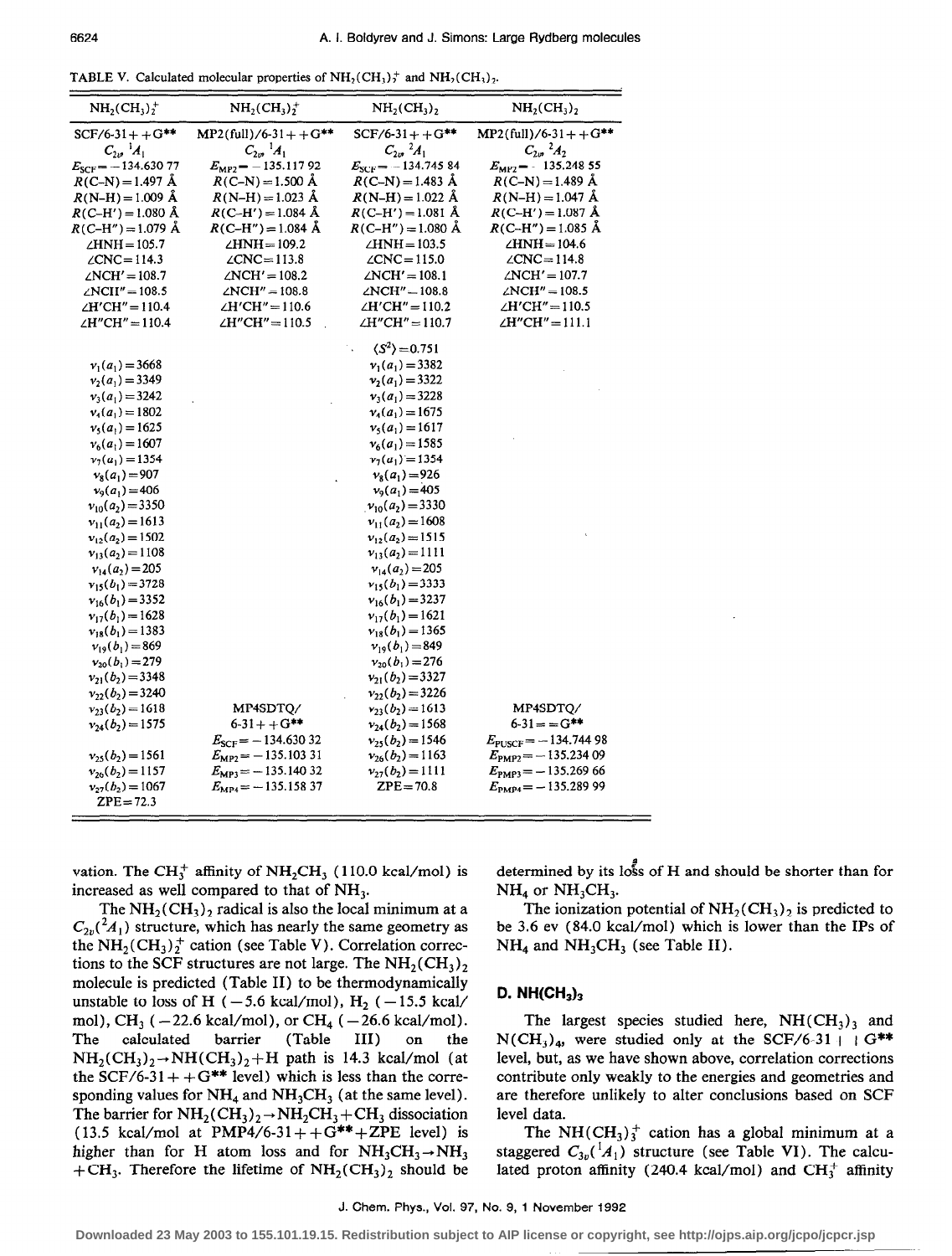TABLE VI. Calculated molecular properties of  $NH(CH<sub>3</sub>)<sub>3</sub><sup>+</sup>$  and  $NH(CH_3)$ .

| $NH(CH_3)^+$                | $NH(CH_3)$                          |
|-----------------------------|-------------------------------------|
| $SCF/6-31++G***$            | $SCF/6-31+ + G***$                  |
| $C_{3v}$ <sup>1</sup> $A_1$ | $C_{3v}^2$ $^2A_1$                  |
| $E_{SCF}$ = -173.669 51     | $E_{SCF}$ = -173.772 05             |
| $R(N-H) = 1.008$ Å          | $R(N-H) = 1.039 \text{ Å}$          |
| $R(C-N) = 1.494$ Å          | $R(C-N) = 1.481 \text{ Å}$          |
| $R(C-H') = 1.080$ Å         | $R(C-H') = 1.082 \text{ Å}$         |
| $R(C-H'') = 1.080$ Å        | $R(C-H'') = 1.081$ Å                |
| $\angle H/CN = 108.5$       | $\angle H/CN = 109.1$               |
| $\angle$ HNC = 107.1        | $\angle$ HNC = 106.6                |
| $\angle H''CN = 109.0$      | $\angle H^{\prime\prime}CN = 108.6$ |
| $\angle H'CH'' = 110.1$     | $\angle H'CH'' = 110.7$             |
| $\angle H''CH'' = 110.1$    | $\angle H''CH'' = 109.1$            |
|                             | $\langle S^2 \rangle$ = 0.7504      |
| $v_1(a_1) = 3697$           | $v_1(a_1)=3320$                     |
| $v_2(a_1) = 3345$           | $v_2(a_1) = 3226$                   |
| $v_1(a_1) = 3242$           | $v_1(a_1) = 2972$                   |
| $v_4(a_1) = 1644$           | $v_4(a_1)=1644$                     |
| $v_5(a_1) = 1623$           | $v_5(a_1) = 1607$                   |
| $v_6(a_1)=1389$             | $v_6(a_1) = 1379$                   |
| $v_7(a_1)=848$              | $v_7(a_1) = 858$                    |
| $v_8(a_1) = 484$            | $v_8(a_1) = 479$                    |
| $v_9(a_2)=3341$             | $v_9(a_2) = 3325$                   |
| $v_{10}(a_2) = 1599$        | $v_{10}(a_2) = 1595$                |
| $v_{11}(a_2)=1170$          | $v_{11}(a_2)=1171$                  |
| $v_{12}(a_2)=197$           | $v_{12}(a_2)=188$                   |
| $v_{13}(e) = 3346$          | $v_{13}(e) = 3322$                  |
| $v_{14}(e) = 3341$          | $v_{14}(e) = 3314$                  |
| $v_{15}(e) = 3236$          | $v_{15}(e) = 3216$                  |
| $v_{16}(e) = 1631$          | $v_{16}(e) = 1627$                  |
| $v_{17}(e) = 1615$          | $v_{17}(e) = 1606$                  |
| $v_{18}(e) = 1576$          | $v_{18}(e) = 1569$                  |
| $v_{10}(e) = 1558$          | $v_{19}(e) = 1532$                  |
| $v_{20}(e) = 1363$          | $v_{20}(e) = 1374$                  |
| $v_{21}(e) = 1140$          | $v_{21}(e) = 1140$                  |
| $v_{22}(e) = 1047$          | $v_{22}(e) = 1083$                  |
| $v_{23}(e) = 421$           | $v_{23}(e) = 432$                   |
| $v_{24}(e) = 272$           | $v_{24}(e) = 255$                   |
| $ZPE = 91.0$                | $ZPE = 89.6$                        |

(111.5 kcal/mol) at the SCF/6-31++ $G^{**}$  level for  $N(CH_3)_3$  and  $NH(CH_3)_2$ , respectively, are larger than those of the molecules with one less  $CH<sub>3</sub>$  group (see Table II). The experimentally recommended proton affinity of  $N(CH_3)$ <sub>3</sub> is 225.1 kcal/mol.<sup>24</sup>

The optimized geometrical parameters of the neutral  $NH(CH<sub>3</sub>)$ <sub>3</sub> molecule are very close to the corresponding values of the NH $(CH_3)_3^+$  cation (see Table VI). This neutral is not thermodynamically stable with respect to loss of  $H, CH<sub>3</sub>$ , or CH<sub>4</sub>. Its dissociation barrier for decomposition into  $N(CH_3)_3 + H$  is 7.3 kcal/mol which is the lowest Hatom-loss barrier in the  $NH_n(CH_3)_{4-n}$  species. Finally, the calculated ionization potential of  $NH(CH_3)_3$  is lower than that of  $NH<sub>2</sub>(CH<sub>3</sub>)<sub>2</sub>$ , as expected.

## E.  $N(CH_3)_4$

The tetramethylammonium cation  $N(CH_3)_4^+$  is also a minimum at a staggered  $T_d^{(1)}(A_1)$  structure (see Table VII). The calculated CH<sub>3</sub><sup>+</sup> affinity of N(CH<sub>3</sub>)<sub>3</sub> is 100.6 kcal/mol (at the SCF/6-31++ $G^{**}$ +ZPE level), which

| $N(CH_3)_4^+$          | N(CH <sub>3</sub> ) <sub>4</sub> |
|------------------------|----------------------------------|
| $T_A^{-1}A_1$          | $T_a^2A_1$                       |
| $SCF/6-31+ + G^{**}$   | $SCF/6-31+ + G***$               |
| $E_{SCF} = -212.70499$ | $E_{SCF} = -212.79028$           |
| $R(N-C) = 1.496$ Å     | $R(N-C) = 1.494$ Å               |
| $R$ (C-H) = 1.080 Å    | $R(C-H) = 1.081$ Å               |
| $\angle$ HCN=109.0     | $\angle$ HCN = 108.9             |
| $\angle HCH = 109.9$   | $\angle$ HCH = 110.0             |
|                        | $\langle S^2 \rangle = 0.7504$   |
| $v_1(a_1) = 3247$      | $v_1(a_1)=3217$                  |
| $v_2(a_1)=1644$        | $v_2(a_1)=1637$                  |
| $v_3(a_1)=790$         | $v_1(a_1)=794$                   |
| $v_4(a_2) = 194$       | $v_4(a_2)=211$                   |
| $v_5(e) = 3339$        | $v_5(e) = 3307$                  |
| $v_6(e) = 1616$        | $v_6(e) = 1606$                  |
| $v_7(e) = 1288$        | $v_7(e) = 1293$                  |
| $v_{\rm s}(e) = 378$   | $v_8(e) = 385$                   |
| $v_0(t_1) = 3338$      | $v_9(t_1) = 3321$                |
| $v_{10}(t_1) = 1602$   | $v_{10}(t_1) = 1601$             |
| $v_{11}(t_1)=1173$     | $v_{11}(t_1)=1177$               |
| $v_{12}(t_1) = 312$    | $v_{12}(t_1)=321$                |
| $v_{12}(t_2) = 3346$   | $v_{13}(t_2) = 3318$             |
| $v_{14}(t_2) = 3235$   | $v_{14}(t_2) = 3205$             |
| $v_{15}(t_2) = 1647$   | $v_{15}(t_2) = 1635$             |
| $v_{16}(t_2) = 1578$   | $v_{16}(t_2) = 1574$             |
| $v_{17}(t_2) = 1436$   | $v_{17}(t_2) = 1436$             |
| $v_{18}(t_2) = 1027$   | $v_{18}(t_2) = 1027$             |
| $v_{19}(t_2) = 486$    | $v_{19}(t_2) = 487$              |
| $ZPE = 109.6$          | $ZPE = 109.1$                    |

is the largest  $CH_3^+$  affinity in the NH<sub>3</sub>, NH<sub>2</sub>CH<sub>3</sub>,  $NH(CH<sub>3</sub>)<sub>2</sub>$ , N(CH<sub>3</sub>)<sub>3</sub> series.

The neutral tetramethylammonium  $N(CH_3)_4$  molecule has a minimum-energy geometry with no imaginary frequencies (see Table VII) at a  $T_d$ <sup>(1</sup>A<sub>1</sub>) structure that is similar to the cation's structure. This radical is not thermodynamically stable to loss of  $CH_3$  ( $-48.8$  kcal/mol). Although we were not able to locate the barrier on the  $N(CH_3)_4 \rightarrow N(CH_3)_3 + CH_3$  pathway, we assume that it is not much less than that for  $NH<sub>2</sub>(CH<sub>3</sub>)<sub>2</sub>$  whose barrier was calculated to be 13.5 kcal/mol. If we use the latter barrier as an estimate for  $N(CH_3)_4$ , we should expect a much longer lifetime for  $N(CH_3)_4$  than for  $NH_4$  (because the  $CH<sub>3</sub>$  mass is larger than the mass of H).

#### IV. OVERVIEW

All of the Rydberg species studied here NH<sub>4</sub>,  $NH<sub>3</sub>CH<sub>3</sub>$ ,  $NH<sub>2</sub>(CH<sub>3</sub>)<sub>2</sub>$ ,  $NH(CH<sub>3</sub>)<sub>3</sub>$ , and  $N(CH<sub>3</sub>)<sub>4</sub>$  possess stable local minima, and are stable to loss of an electron. The highest occupied molecular (HOMO) orbital energies of all these species are negative:  $-0.1506$  a.u. (NH<sub>4</sub>),  $-$ 0.1335 a.u. (NH<sub>3</sub>CH<sub>3</sub>), -0.1204 a.u. [NH<sub>2</sub>(CH<sub>3</sub>)<sub>2</sub>], -0.1105 a.u. [NH(CH<sub>3</sub>)<sub>3</sub>], and -0.0858 a.u. [N(CH<sub>3</sub>)<sub>4</sub>]. The geometries of the neutrals and the corresponding cations are quite similar, as is the case for the well known  $NH<sub>4</sub>$  Rydberg molecule and its  $NH<sub>4</sub>$  cation. These data support our claim that all of the neutral  $NH_n(CH_3)_{4-n}$ species are Rydberg molecules. Further support for the Rydberg nature of these species is given in Table VIII,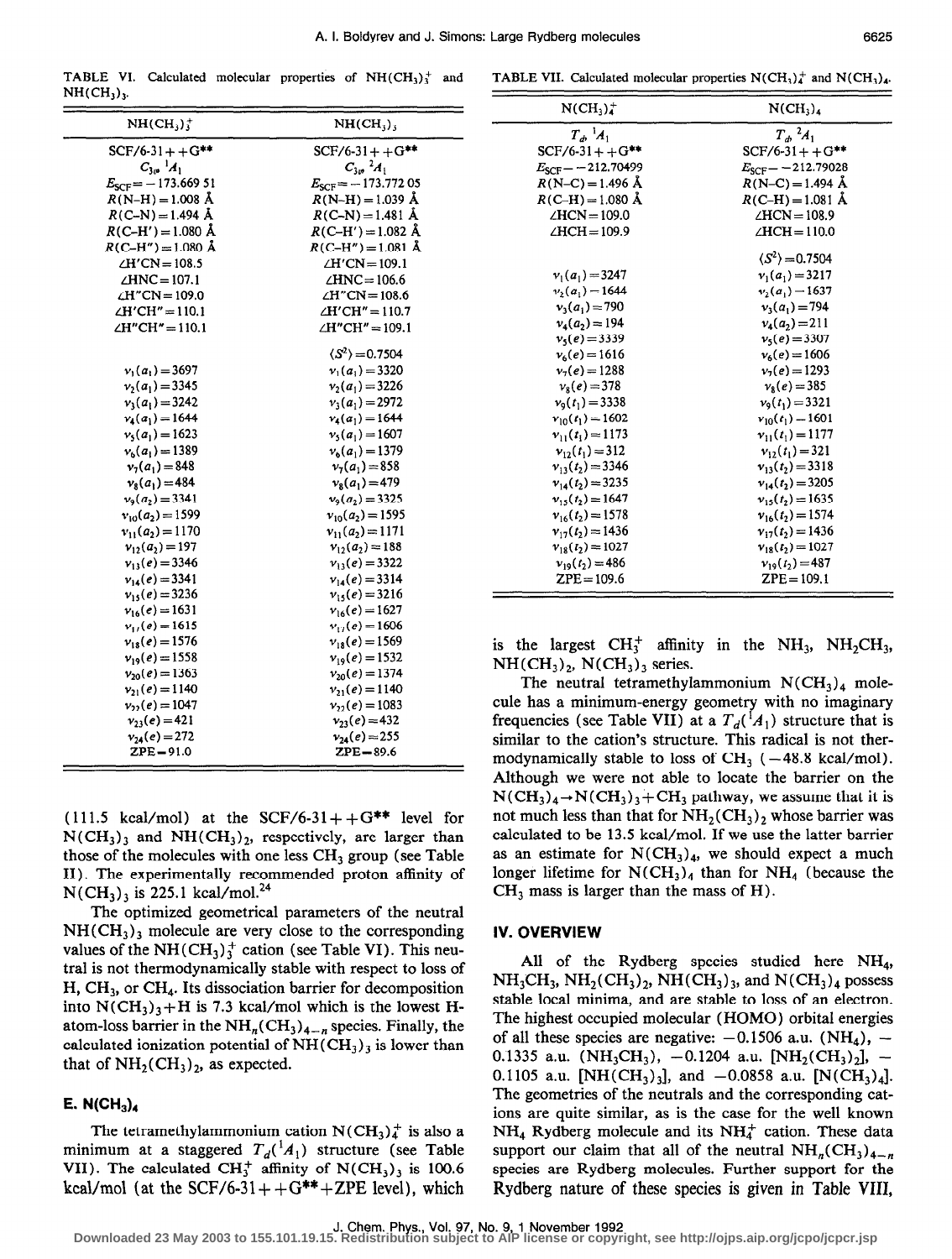TABLE VIII. LCAG-MO coefficients in the HOMO of the Rydberg  $NH_n(CH_3)_{4-n}$  molecules.

| Atom/AO            | NH,      | NH,CH,   | NH <sub>2</sub> (CH <sub>2</sub> ) | $NH(CH_3)$ | $N(CH_2)$ |
|--------------------|----------|----------|------------------------------------|------------|-----------|
| N 2S               | 0.165    | 0.137    | 0.105                              |            |           |
| N 2S'              | 0.640    | 0.571    | 0.467                              | 0.327      |           |
| 3S                 | 0.668    | 0.431    | 0.130                              | 0.233      | $-1.314$  |
|                    |          |          |                                    |            |           |
|                    |          |          |                                    |            |           |
| 3P <sub>z</sub>    |          | 0.193    | 0.230                              | 0.301      |           |
| $HN$ 1S'           | $-0.203$ | $-0.198$ | $-0.209$                           | $-0.314$   |           |
| 2S                 | $-0.371$ | $-0.554$ | $-0.863$                           | $-1.643$   |           |
| $HN$ 1S'           | $-0.203$ | $-0.198$ | $-0.209$                           |            |           |
| 2S                 | $-0.371$ | $-0.554$ | $-0.863$                           |            |           |
| $H_N$ 1S'          | $-0.203$ | $-0.198$ |                                    |            |           |
| 2S                 | $-0.371$ | $-0.554$ |                                    |            |           |
| $H_N$ 1S'          | $-0.203$ |          |                                    |            |           |
| <b>2S</b>          | $-0.371$ |          |                                    |            |           |
| $C_1$ 2S'          |          | 0.121    | 0.157                              | 0.195      | 0.302     |
| 3.S                |          | 0.946    | 1.106                              | 1.033      | 1.621     |
| $H_{C1}$ 2S        |          | $-0.198$ | $-0.359$                           | $-0.090$   | $-0.551$  |
| $H_{C1}$ 2S        |          | $-0.198$ | $-0.138$                           | $-0.302$   | $-0.551$  |
| $_{\rm H_{C1}}$ 2S |          | $-0.198$ | $-0.138$                           | $-0.302$   | $-0.551$  |
| $C_2 2S'$          |          |          | 0.157                              | 0.195      | 0.302     |
| 3S                 |          |          | 1.016                              | 1.033      | 1.621     |
| $H_{C2}$ 2S        |          |          | $-0.359$                           | $-0.090$   | $-0.551$  |
| $H_{C2}$ 2S        |          |          | $-0.138$                           | $-0.302$   | $-0.551$  |
| $H_{C2}$ 2S        |          |          | $-0.138$                           | $-0.302$   | $-0.551$  |
| $C_3 2S'$          |          |          |                                    | 0.195      | 0.302     |
| 3S                 |          |          |                                    | 1.033      | 1.621     |
| $HC3$ 2S           |          |          |                                    | $-0.090$   | $-0.551$  |
| $H_{C3}$ 2S        |          |          |                                    | $-0.302$   | $-0.551$  |
| $H_{C3}$ 2S        |          |          |                                    | $-0.302$   | $-0.551$  |
| $C_4 2S'$          |          |          |                                    |            | 0.302     |
| 3S                 |          |          |                                    |            | 1.621     |
| $H_{C4}$ 2S        |          |          |                                    |            | $-0.551$  |
| $H_{C4}$ 2S        |          |          |                                    |            | $-0.551$  |
| $H_{C4}$ 2S        |          |          |                                    |            | $-0.551$  |

where the linear combination of atomic orbitals--molecular orbitals (LCAO-MO) coefficients of the HOMOs of the  $NH_n(CH_3)_{4-n}$  species are presented. It should be noticed that only the coefficients of the diffuse atomic orbitals (AOs) are significant, but not only the diffuse functions of the central nitrogen atom contribute to the Rydberg orbital. Diffuse functions on all atoms, including the hydrogen atoms, are strong contributors. We therefore conclude that the HOMOs in the  $NH_n(CH_3)_{4-n}$  species are Rydberg orbitals that cover the entire molecule.

One of the most important questions in studying Rydberg molecules is the question of the height of the dissociation barriers. We repeated earlier calculations of the barrier for  $NH_4 \rightarrow NH_3 + H$ , and found it did not depend strongly on the ab initio method employed (e.g., the height of the barrier varies from 14.2-15.1 kcal/mol; see Table III), but we found ZPE corrections to be essential. Our final value for this barrier is 9.0 kcal/mol at the QCISD/  $6-31 + + G^{**}/MP2$  (full)/6-31 + +  $G^{**}$  + ZPE/  $MP2$ (full)/6-31 + +  $G^{**}$  level.

The barriers for dissociation of  $NH_n(CH_3)_{4-n}$  into  $NH_{n-1}(CH_3)_{4-n}+H$  do not change substantially with the number of methyl groups. The barriers for fragmentation of these Rydberg radicals into  $NH_n(CH_3)_{4-n-1}$ +CH<sub>3</sub> are

The adiabatic ionization potentials of all the species studied here are very low:  $4.5$  eV (NH<sub>4</sub>),  $4.0$  eV  $(NH_3CH_3)$ , 3.6 eV  $[NH_2(CH_3)_2]$ , 2.7 eV  $[NH(CH_3)_3]$ , and 2.3 eV [N(CH<sub>3</sub>)<sub>4</sub>]. These IPs decrease with the number of methyl groups and are even lower than the IPs of alkali metal atoms (the lowest atomic IP= 3.89 eV is for the Cs atom<sup>26</sup>) as a result of which these molecules may be called superalkali molecules (see Refs. 27-30). In fact, the  $N(CH_3)_4$  Rydberg radical has the lowest IP of all known ground-state molecules.

#### V. CONCLUSIONS

1. All of the methyl substituted  $NH_n(CH_3)_{4-n}$  neutral molecules are local minima on their ground-state potential energy surfaces and all of them are electronically stable to loss of an electron. However, all of these species are not thermodynamically stable to loss of an H atom or a CH, group.

2. All substituted  $NH_n(CH_3)_{4-n}$  molecules are Rydberg molecules, and diffuse functions of all constituent atoms contribute to the highest occupied (Rydberg) molecular orbital.

3. All  $NH_n(CH_3)_{4-n}$  species have very low ionization potentials, and for  $n < 4$  are lower than the IPs of alkali metal atoms. These IPs decrease with the number of methyl groups. The  $N(CH_3)_4$  molecule has the lowest IP of all known molecules.

#### ACKNOWLEDGMENT

This work was supported in part by National Science Foundation Grant No. CHE-91-16286

- <sup>1</sup>G. Herzberg, Faraday Discuss. Chem. Soc. 71, 165 (1981).
- <sup>2</sup>F. Alberti, K. P. Huber, and J. K. G. Watson, J. Mol. Spec. 107, 133 (1984).
- $3$ K. P. Huber and T. J. Sears, Chem. Phys. Lett. 113, 129 (1985).
- 4J. K. G. Watson, J. Mol. Spectrosc. 107, 124 (1984).
- <sup>5</sup>G. Herzberg. J. Astrophys. Astron. 5, 131 (1984).
- ${}^6$ G. I. Gellene, D. A. Cleary, and R. F. Porter, J. Chem. Phys. 77, 3471 (1982).
- <sup>7</sup>S. Harviliak and H. F. King, J. Am. Chem. Soc.  $105$ , 4 (1983).
- 8S. Havriliak, T. R. Furlani, and H. F. King, Can. J. Phys. 62, 1336 (1984).
- <sup>9</sup> K. S. E. Niblaeus, B. O. Roos, and P. E. M. Siegbahn, Chem. Phys. 25, 207 (1977).
- <sup>10</sup> D. Talbi and R. P. Saxon, J. Chem. Phys. 91, 2376 (1989).
- $11$ M. Gutovski and J. Simons, J. Chem. Phys. 93, 2546, 3874 (1990).
- $^{12}$  (a) H. Cardy, D. Liotard, A. Dargelos, and E. Poquet, Chem. Phys. 77, 287 (1983); (b) H. Cardy, L. Larrieu, and A. Dargelos, Chem. Phys. Lett. 131, 3874 (1986).
- 13J. Simons and M. Gutowski, Chem. Rev. 91, 669 (1991).
- <sup>14</sup> H. B. Schlegel, J. Comput. Chem. 3, 214 (1982).
- <sup>15</sup>P. C. Hariharan and J. A. Pople, Theor. Chim. Acta. 28, 213 (1973).
- 16M. J. Frisch, J. A. Pople, and J. S. Binkley, J. Chem. Phys. 80, 3265 (1984).

#### J. Chem. Phys., Vol. 97, No. 9, 1 November 1992